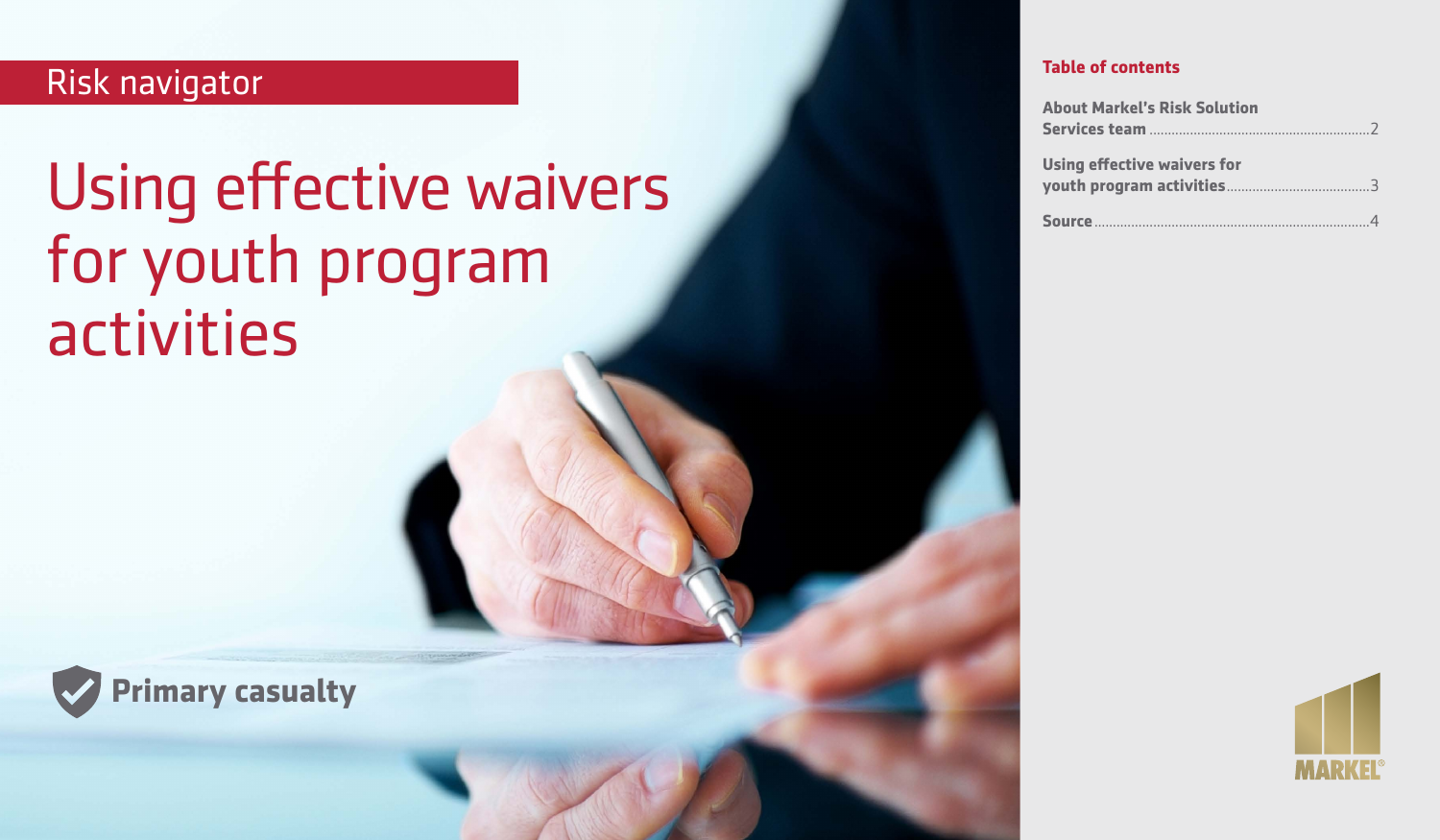# **About Markel's Risk Solution Services team**

**Risk Solution Services** provides technical insight related to existing and potential insured risk at Markel. The team partners with our customers, claims, and underwriters to educate on both current and future risk trends and supports our clients with a broad offering of risk management solutions.

E-mail our team at [risksolutions@markel.com](mailto:risksolutions@markel.com).



This document is intended for general information purposes only, and should not be construed as advice or opinions on any specific facts or circumstances. The content of this document is made available on an "as is" basis, without warranty of any kind. This document can't be assumed to contain every acceptable safety and compliance procedures or that additional procedures might not be appropriate under the circumstances. Markel does not guarantee that this information is or can be relied on for compliance with any law or regulation, assurance against preventable losses, or freedom from legal liability. This publication is not intended to be legal, underwriting, or any other type of professional advice. Persons requiring advice should consult an independent adviser. Markel does not guarantee any particular outcome and makes no commitment to update any information herein, or remove any items that are no longer accurate or complete. Furthermore, Markel does not assume any liability to any person or organization for loss of damage caused by or resulting from any reliance placed on that content.

\*Markel Specialty is a business division of Markel Service, Incorporated, the underwriting manager for the Markel affiliated insurance companies.

© 2020 Markel Service, Incorporated. All rights reserved.

Page 2 of 4

# **Table of contents**

| <b>About Markel's Risk Solution</b> |
|-------------------------------------|
|                                     |
| Using effective waivers for         |
|                                     |
|                                     |



June 2020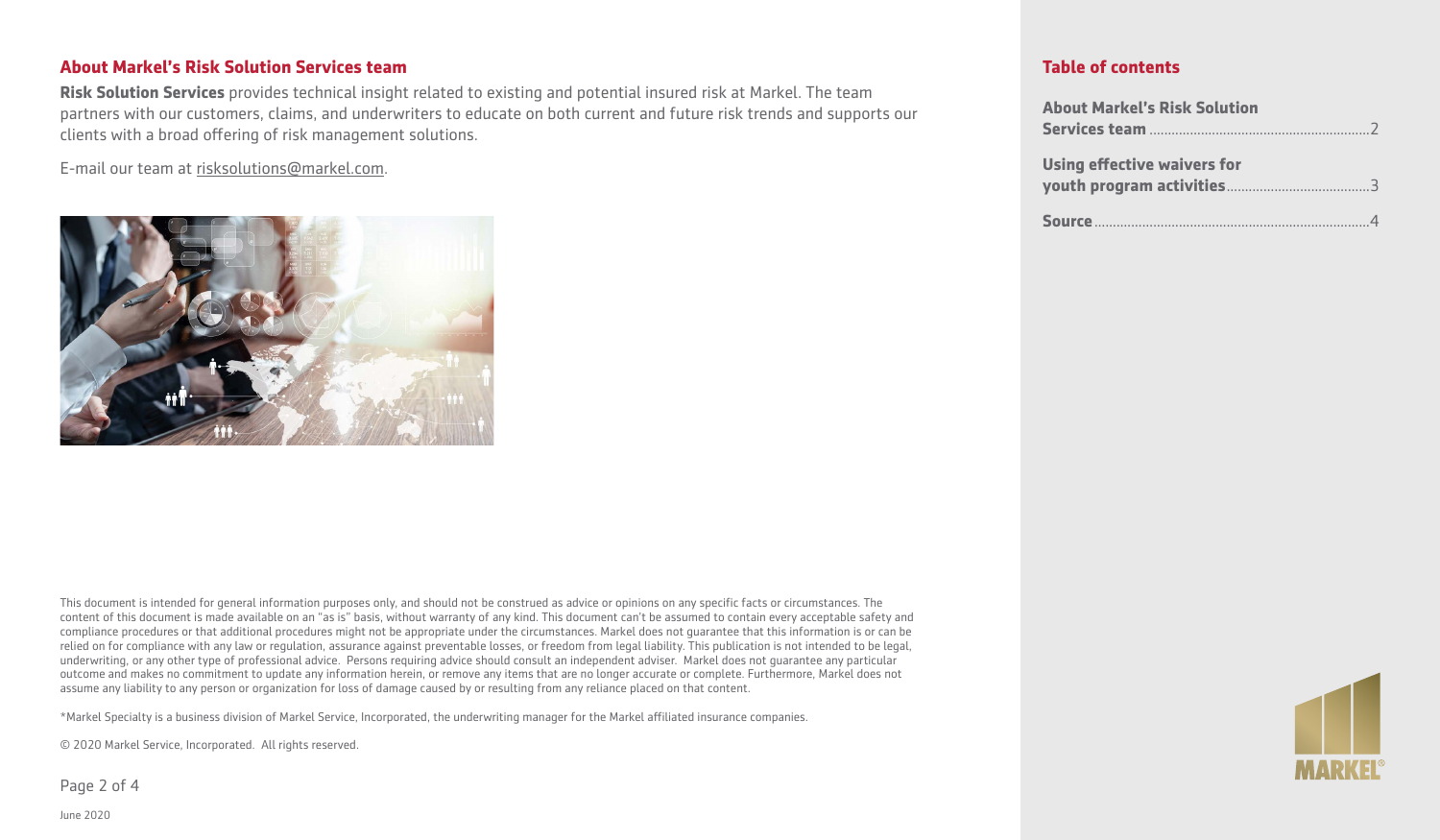# **Using effective waivers for youth program activities**

Waivers can be effective business tools if used in the proper context, but they require careful planning and implementation. Failure to do so may result in a document that does not provide an effective defense.

Constructing a waiver is a complex legal process. One should avoid using generic waivers or drafting a waiver without consulting an attorney. Review any waivers with legal counsel to ensure it is applicable in each state where it is used. It is well worth the minimal charge.

Some general guidelines for writing waivers include the following:

• Text should be easy to read, with understandable language. Some states outline specific requirements of the waiver's Some states outline specific requirements of the waiver s expansion of the waiver should be a standalone document, not included content, text size, and appearance.





- within another document.
- The title of a waiver or release should clearly state what it is
- A waiver should warn of the risks being accepted and provide a clear description of the potential harm associated with the activity.
- A waiver should advise the participant or parent cosigner that they agree to assume the risk of their participation and affirm that acceptance is voluntary.
- A parent or legal guardian should sign a waiver if the participant is under 18 years old. It's a good idea to have both parents sign a waiver, especially if there are custodial issues. Some states do not consider waivers or releases signed by parents on behalf of minors as valid. Consult with personal counsel to be certain that your state will uphold these agreements. If not, create an alternative plan.
- A waiver should specify the parties to which the waiver applies, as well as other parties whose rights will be released.

# **Table of contents**

| <b>About Markel's Risk Solution</b> |
|-------------------------------------|
|                                     |
| Using effective waivers for         |
|                                     |
|                                     |